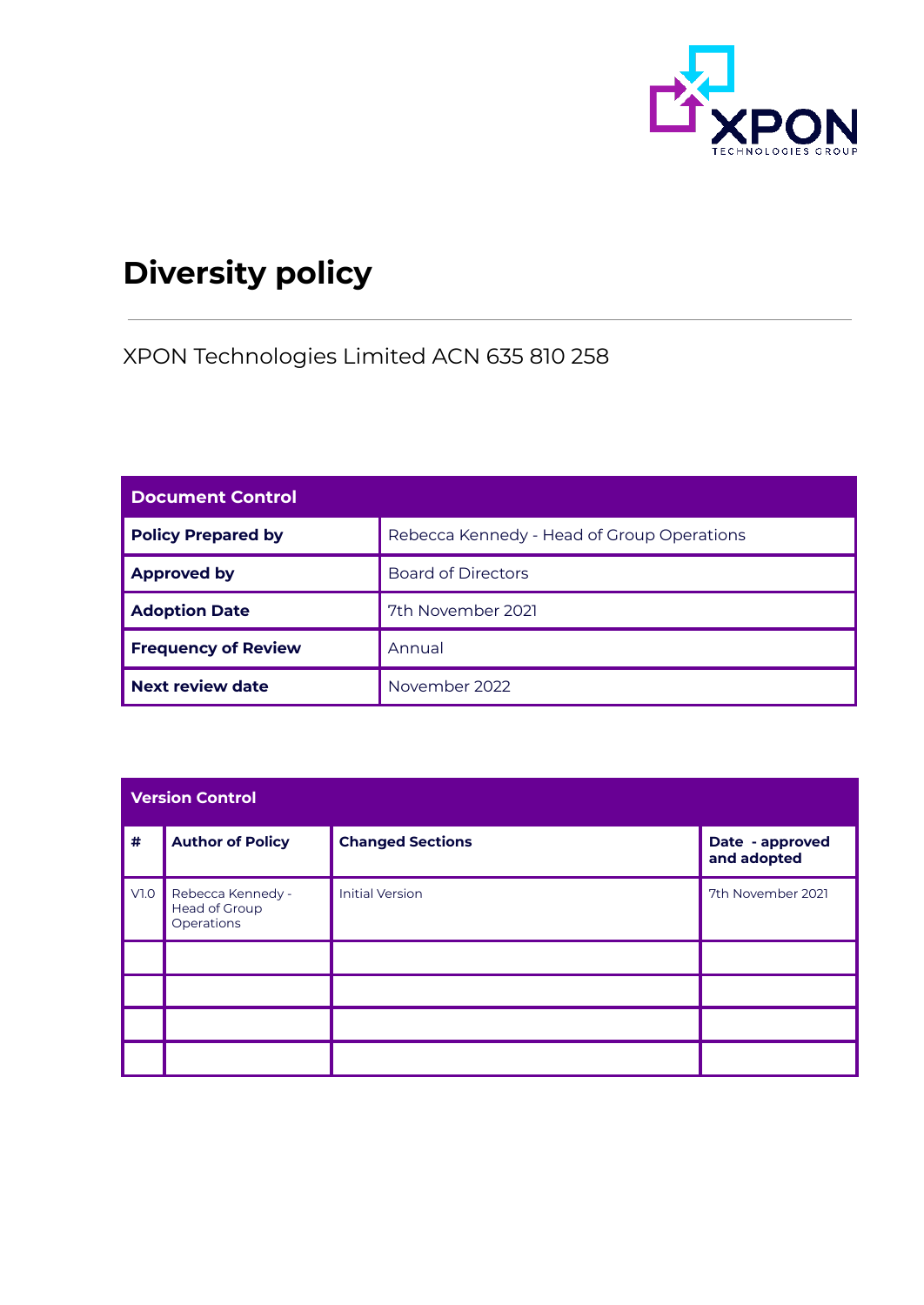

# **Table of contents**

| <b>Definitions and interpretation</b>               | $\overline{\mathbf{3}}$ |
|-----------------------------------------------------|-------------------------|
| Definitions                                         | 3                       |
| Interpretation                                      | 3                       |
| <b>Introduction</b>                                 | $\overline{\mathbf{3}}$ |
| Commitment to diversity                             | 3                       |
| Purpose                                             | 3                       |
| <b>Diversity</b>                                    | 4                       |
| What is diversity?                                  | $\overline{4}$          |
| Corporate culture                                   | $\overline{4}$          |
| Diversity commitments                               | 4                       |
| Implementing Diversity commitments                  | 6                       |
| <b>Measurable objectives</b>                        | 6                       |
| Setting measurable objectives                       | 6                       |
| How will the measurable objectives be decided?      | 6                       |
| Types of measurable objectives                      | 6                       |
| Periodic review                                     | 7                       |
| Measurable objectives as key performance indicators | 7                       |
| <b>Annual disclosure to shareholders</b>            | 7                       |
| Purpose of reporting                                | 7                       |
| What will be reported?                              | 7                       |
| Board selection process                             | 8                       |
| Responsibility                                      | 8                       |
|                                                     |                         |
| <b>Nomination &amp; Remuneration Committee</b>      | 8                       |
| Role of the Nomination & Remuneration Committee     | 8                       |
| Internal review                                     | 9                       |
| <b>Miscellaneous</b>                                | 9                       |
| Review of policy                                    | 9                       |
| Endorsement                                         | 9                       |
|                                                     |                         |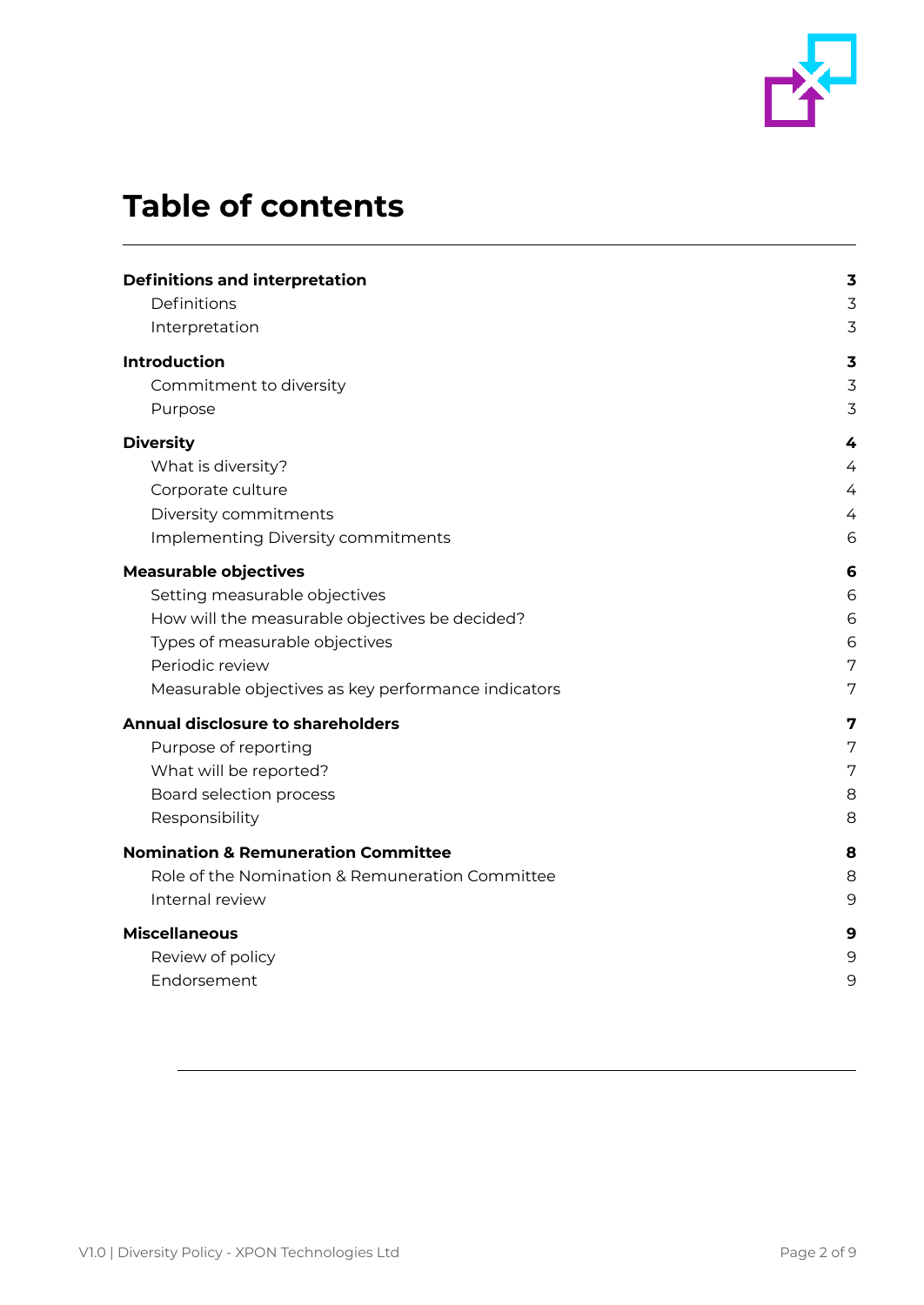

# <span id="page-2-0"></span>**1 Definitions and interpretation**

#### <span id="page-2-1"></span>**1.1 Definitions**

In this policy:

| Term                                                 | <b>Definition</b>                                                                                       |
|------------------------------------------------------|---------------------------------------------------------------------------------------------------------|
| <b>ASX</b>                                           | means ASX I imited ACN 008 624 691 or the securities<br>exchange operated by it (as the case requires). |
| <b>Board</b>                                         | means the board of Directors.                                                                           |
| Company                                              | means XPON Technologies Limited ACN 635 810 258                                                         |
| Group                                                | means XPONTechnologies Limited and any subsidiary<br>or related body corporate.                         |
| <b>Corporations Act</b>                              | means Corporations Act 2001 (Cth).                                                                      |
| <b>Director</b>                                      | means a director of the Company.                                                                        |
| <b>Diversity</b>                                     | has the meaning given to that term in paragraph 3.1.                                                    |
| <b>Nomination &amp;</b><br>Remuneration<br>Committee | means the nomination & remuneration committee<br>established by the Board.                              |

#### <span id="page-2-2"></span>**1.2 Interpretation**

Terms not defined in this policy which are given a meaning in the Corporations Act have the same meaning as in the Corporations Act.

## <span id="page-2-3"></span>**2 Introduction**

#### <span id="page-2-4"></span>**2.1 Commitment to diversity**

XPON Technologies Limited ACN 635 810 258 (**Company**) is committed to:

- (a) complying with the diversity recommendations published by ASX by establishing measurable objectives for achieving gender diversity;
- (b) promoting Diversity among the Board, senior executives, consultants and employees generally throughout the Group; and
- (c) keeping shareholders informed of the Company's progress towards implementing and achieving its Diversity objectives.

#### <span id="page-2-5"></span>**2.2 Purpose**

The purpose of this policy is to outline the Company's commitment to fostering a corporate culture that embraces Diversity and, in particular, focuses on the composition of its Board and senior management. The policy also provides a process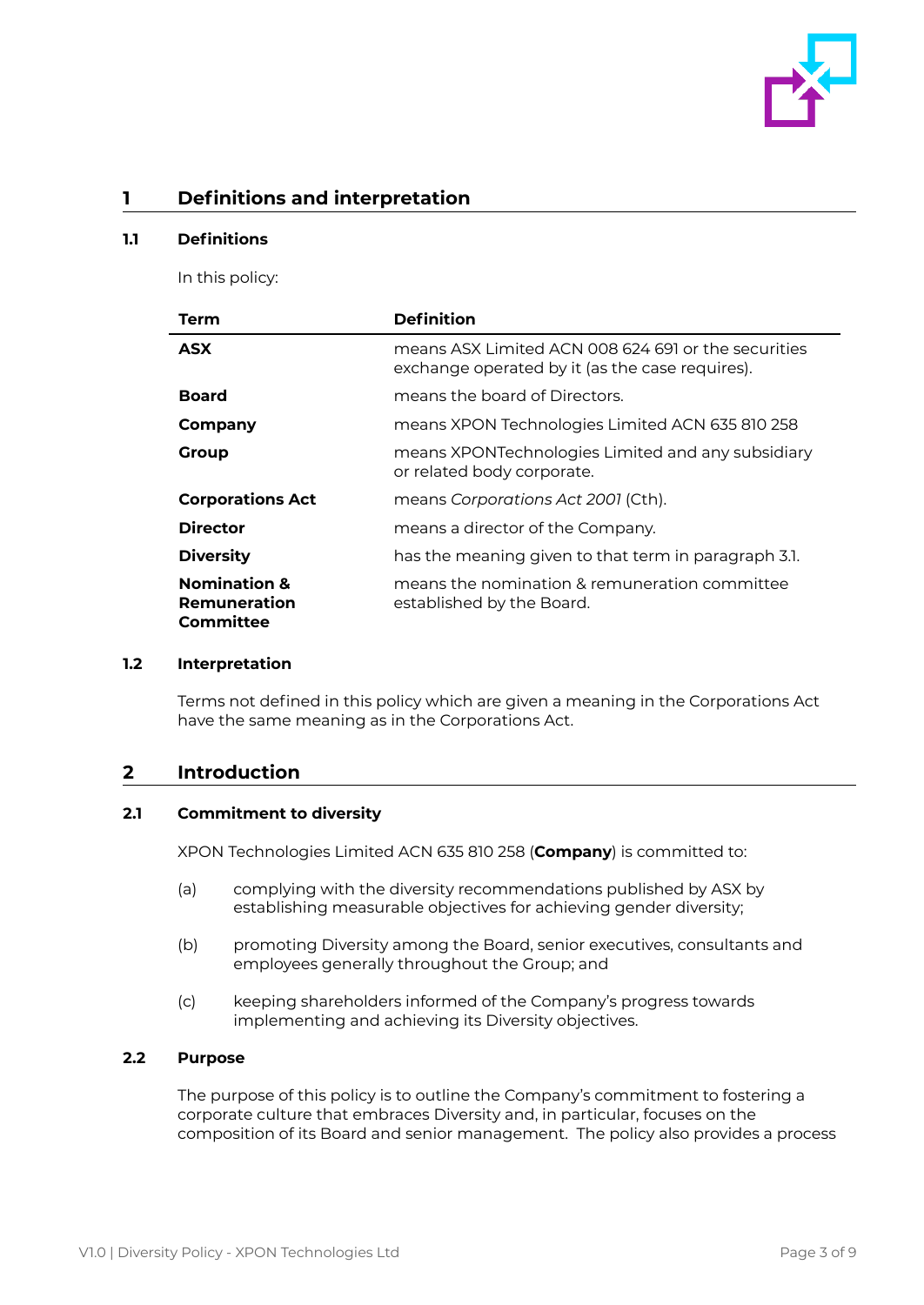

for the Board to decide measurable objectives and procedures which the Company will implement and report against to achieve its Diversity goals.

# <span id="page-3-0"></span>**3 Diversity**

#### <span id="page-3-1"></span>**3.1 What is diversity?**

Diversity includes, but is not limited to, diversity of gender, age, ethnicity, marital or family status, sexual orientation, gender identity, socio-economic background and cultural background.

#### <span id="page-3-2"></span>**3.2 Corporate culture**

- (a) The Company aims to actively promote a corporate culture that supports Diversity in the workplace, in the composition of its Board and senior management and throughout the Group.
- (b) A corporate culture that embraces Diversity encourages and facilitates opportunities for the employment of women and people from different backgrounds, provides skills and career development initiatives, increases workforce participation and creates an inclusive environment where employees feel they are valued. In building a corporate culture where Diversity is encouraged, the Company also recognises that employees at all levels have responsibilities outside of the workplace.
- (c) The Company acknowledges the known corporate benefits that flow from advancing employee and Board Diversity, in particular gender Diversity, including identification and rectification of gaps in the skills and experience of employees, enhanced employee retention, greater innovation and maximisation of available talent to achieve corporate goals and better financial performance.
- (d) By focusing on Diversity, the Company aims to promote an environment that:
	- (i) is conducive to the appointment of suitably qualified employees, senior management and Board candidates so that there is appropriate Diversity to maximise the corporate goals of the Group; and
	- (ii) represents the Company's commitment to inclusion at all levels of the Group, regardless of gender, marital or family status, sexual orientation, gender identity, age, disabilities, ethnicity, religious beliefs, cultural background, socio-economic background, perspective and experience.

#### <span id="page-3-3"></span>**3.3 Diversity commitments**

- (a) In order to foster a corporate environment where employee and Board Diversity are achievable and maintainable, the Company will implement the following Diversity commitments:
	- (i) the Board will review and decide on, as frequently as required, a Diversity profile that meets the particular needs of the Group, including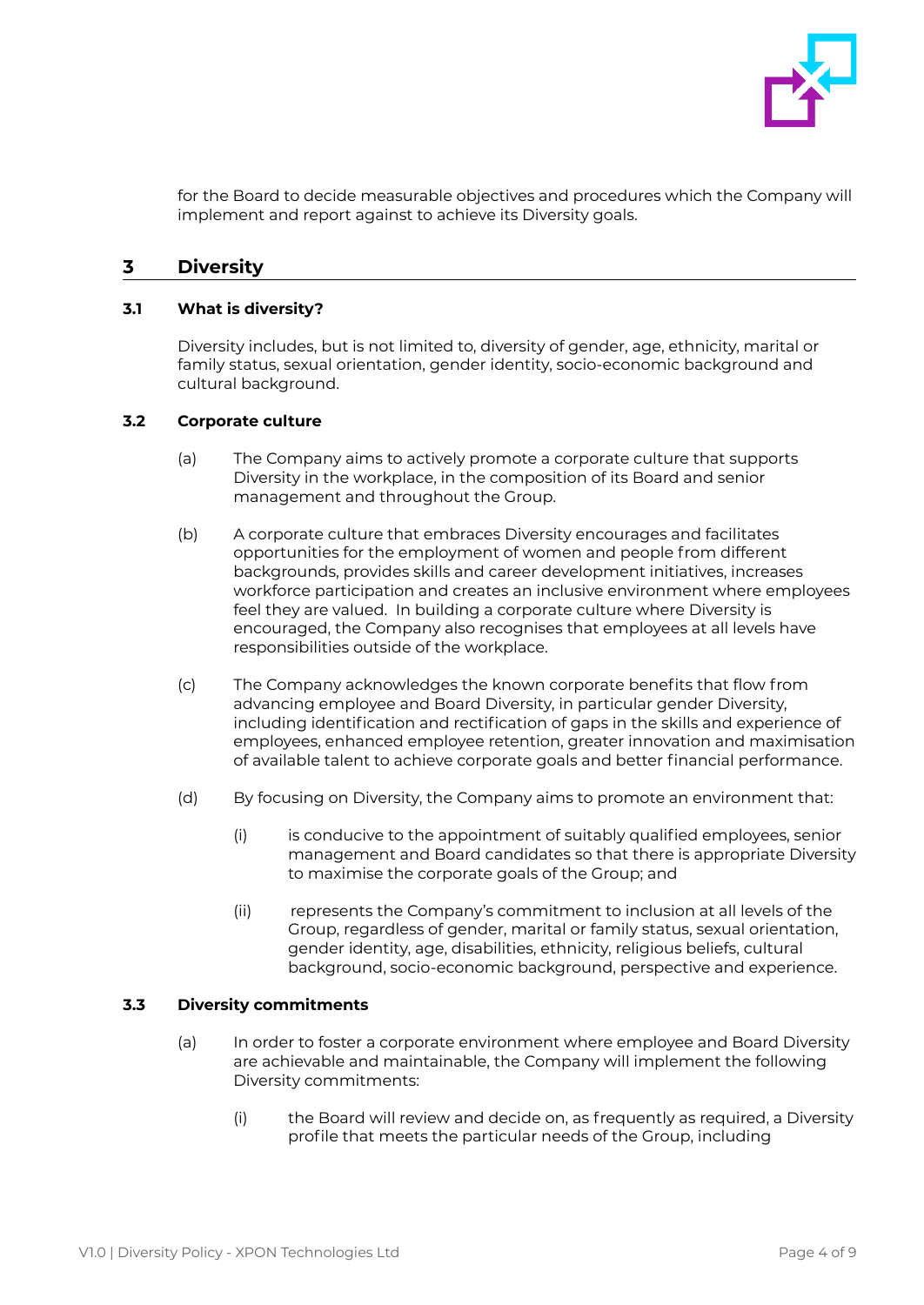

identifying the skill, experience and expertise requirements set for the Board and senior management necessary to effectively oversee its business and achieve its corporate goals;

(ii) through the Nomination & Remuneration Committee, the Board will ensure that the Diversity profile is taken into account:

> - in the selection and appointment of qualified employees, senior management and Board candidates;

> - to expand the pool of qualified candidates to select from, including through the use of a professional intermediary to assess candidates; and

 - to promote appointments under the Diversity profile, and as deemed appropriate; and

(iii) the Board will identify and consider programs and initiatives that:

 - develop a broader pool of skilled and experienced Board and senior management candidates, in particular women, including initiatives focused on skills development, such as executive mentoring programs or more targeted practices for career advancement including those that develop skills and experience for senior management or Board positions;

 - recognise that employees (both male and female) at all levels may have domestic responsibilities and adopt flexible work practices that will assist them to meet those responsibilities;

 - enhance employee retention, in particular that of women from middle management, including programs that foster career development and personal skills and, if possible, initiatives that address competing demands between work and other obligations;

 - minimise career disruption when employees take time out of the workplace to meet other obligations and attempt to re-enter the workforce; and

 - provide opportunities for employees on extended parental leave to maintain their connection with the Company, for example, by offering them the option (without any obligation) to receive all staff communications and to attend work functions and training programs, and

if reasonable, possible and in line with the needs and objectives identified by the Diversity profile, facilitate or permit employees to access these programs or initiatives.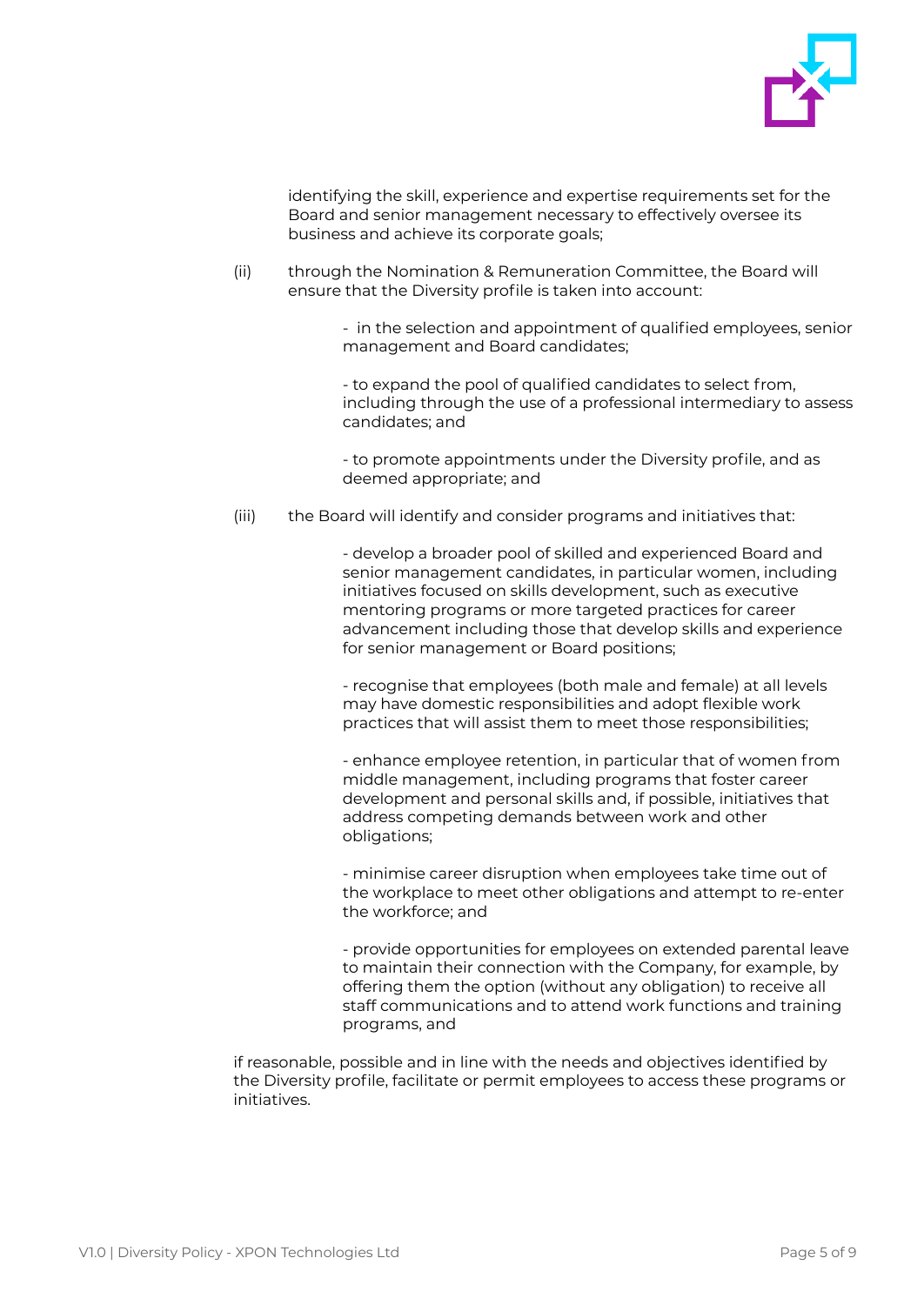

- (b) The Company recognises that all forms of Diversity are important and will promote and facilitate a range of Diversity initiatives throughout the Group beyond simply gender Diversity.
- (c) The Company will not tolerate discrimination, harassment, vilification and victimisation in its workplace or otherwise.

#### <span id="page-5-0"></span>**1.1 Implementing Diversity commitments**

The Board will ensure that appropriate procedures and measures are introduced and responsibilities delegated to the Nomination & Remuneration Committee to ensure that the Company's Diversity commitments are implemented appropriately.

# <span id="page-5-1"></span>**2 Measurable objectives**

#### <span id="page-5-2"></span>**2.1 Setting measurable objectives**

- (a) The Board, in consultation with the Nomination & Remuneration Committee, will set measurable objectives and numerical targets for achieving Diversity, in particular gender Diversity, under this policy and the Diversity profile set by the Board from time to time and will review the effectiveness and relevance of these measurable objectives on an annual basis.
- (b) The measurable objectives will identify ways and, if applicable, specify benchmarks against which the achievement of Diversity in the workplace is measured, in order for the Board to assess and report annually on the Company's progress towards achieving its Diversity goals.

#### <span id="page-5-3"></span>**2.2 How will the measurable objectives be decided?**

To set meaningful objectives, the Board (in consultation with the Nomination & Remuneration Committee) will assess its current Diversity levels and identify any gaps. Measurable objectives will be tailored to improve Diversity in areas where most improvement is needed.

#### <span id="page-5-4"></span>**2.3 Types of measurable objectives**

The Company acknowledges that there are a number of different types of measurable objectives which may be implemented to meet its Diversity goals, including:

- (a) procedural and structural objectives for example, implementing internal review and reporting procedures or ensuring that candidates are interviewed by a diverse selection of people or by an interview panel;
- (b) Diversity targets setting numerical targets and implementing timeframes to achieve these targets for:
	- (i) increasing the number of women throughout the entire Group; and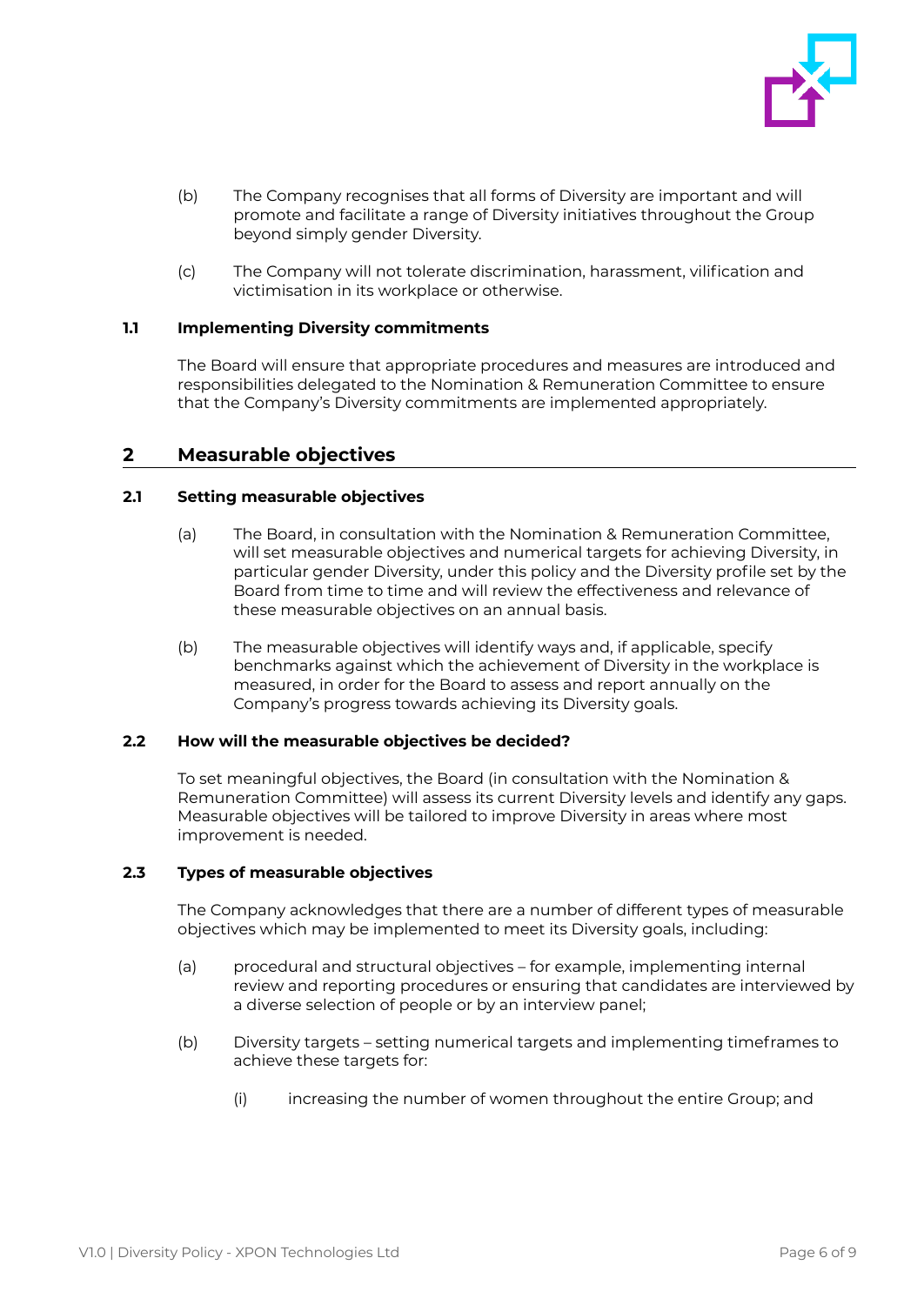

- (ii) increasing the proportion of women within senior management and key operational positions;
- (c) initiatives and programs for example, identifying appropriate initiatives and programs and determining how the initiative will operate, who will be responsible for implementing it and setting a timetable for its introduction; and
- (d) succession planning including gender diversity as a relevant consideration in the Company's succession planning.

#### <span id="page-6-0"></span>**2.4 Periodic review**

As part of the commitment to achieving and maintaining effective Diversity polices, the Board and the Nomination & Remuneration Committee will perform regular reviews of the changes in Diversity throughout the organisation to ensure that the policy is operating effectively and check whether any changes are required.

#### <span id="page-6-1"></span>**2.5 Measurable objectives as key performance indicators**

The Board, in consultation with the Nomination & Remuneration Committee, will consider the extent to which the achievement of these measurable objectives will be tied to key performance indicators for the Board, the chief executive officer and other senior management.

## <span id="page-6-2"></span>**3 Annual disclosure to shareholders**

#### <span id="page-6-3"></span>**3.1 Purpose of reporting**

- (a) The Company acknowledges that reporting to shareholders on its Diversity profile and Diversity objectives facilitates greater transparency and accountability on Diversity matters and that this reporting and transparency has been endorsed by the Board.
- (b) It is anticipated that shareholders will have greater confidence in the Company and the Board if they are fully informed of the Diversity policies and the measurable objectives which have been implemented to facilitate the performance of the Group.

#### <span id="page-6-4"></span>**3.2 What will be reported?**

- (a) As part of its annual reporting requirements to shareholders, the Company will disclose the measurable objectives set by the Board for achieving Diversity under the Diversity profile and will report on its progress against those objectives. A copy of the measurable objectives may also be published on the Company's website from time to time.
- (b) A component of the Company's disclosure on Diversity in its annual report will also include information about:
	- (i) the proportion of female employees across the entire Group;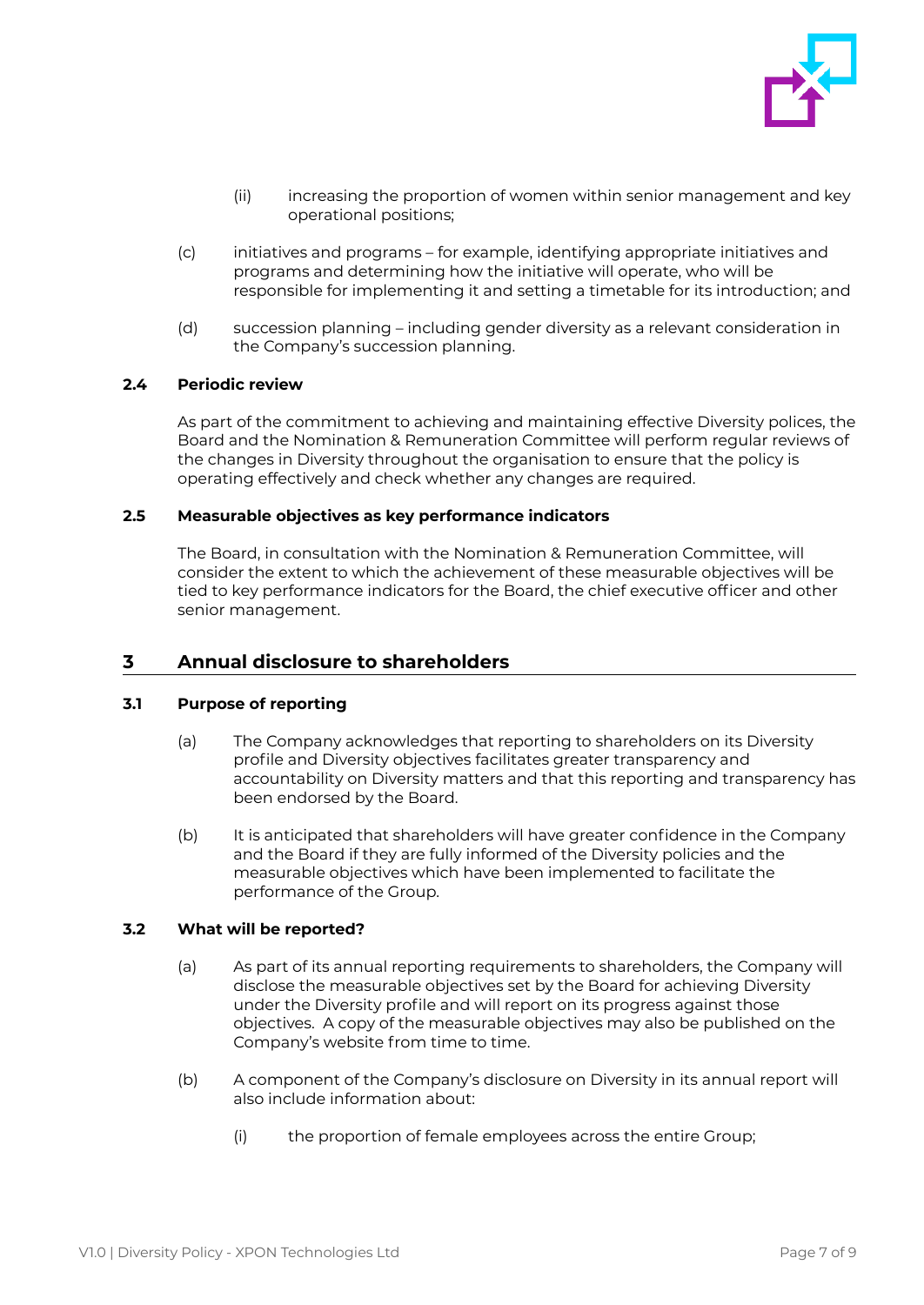

- (ii) the number of women in senior management positions;
- (iii) the number of women on the Board; and
- (iv) the Company's progress towards achieving its measurable objectives regarding Diversity based on these numbers.
- (c) The Company may also disclose any emerging themes or actions taken as a result of:
	- (i) bench-marking the Company's position on Diversity against the Company's peers; or
	- (ii) undertaking a gender pay equity audit to gain a stronger insight into the effectiveness of the Company's gender Diversity programs.
- (d) The Board will work out the most appropriate method to present this information to ensure that it is accurate and does not falsely represent the participation of women and men within the Group both in terms of the number of members and types of roles, and in terms of part-time and casual compared with full-time equivalent categories of employees.

#### <span id="page-7-0"></span>**3.3 Board selection process**

The Company is also committed to achieving greater transparency of the Board candidate selection and nomination process and may include in its annual report information about the mix of skills and Diversity which the Board is looking to achieve in membership of the Board as set out in the Nomination & Remuneration Committee charter.

#### <span id="page-7-1"></span>**3.4 Responsibility**

The Board may delegate these reporting obligations to the Nomination & Remuneration Committee but the Board retains ultimate responsibility for ensuring that these reporting benchmarks are met.

## <span id="page-7-2"></span>**4 Nomination & Remuneration Committee**

#### <span id="page-7-3"></span>**4.1 Role of the Nomination & Remuneration Committee**

- (a) The Nomination & Remuneration Committee will be responsible for implementing the Company's Diversity policy, profile and measurable objectives and for ensuring compliance with this policy. The Nomination & Remuneration Committee will report to the Board as necessary to facilitate compliance.
- (b) The Nomination & Remuneration Committee will also review and report to the Board, at least annually:
	- (i) the proportion of female employees in the Group, women in senior executive positions and women on the Board; and